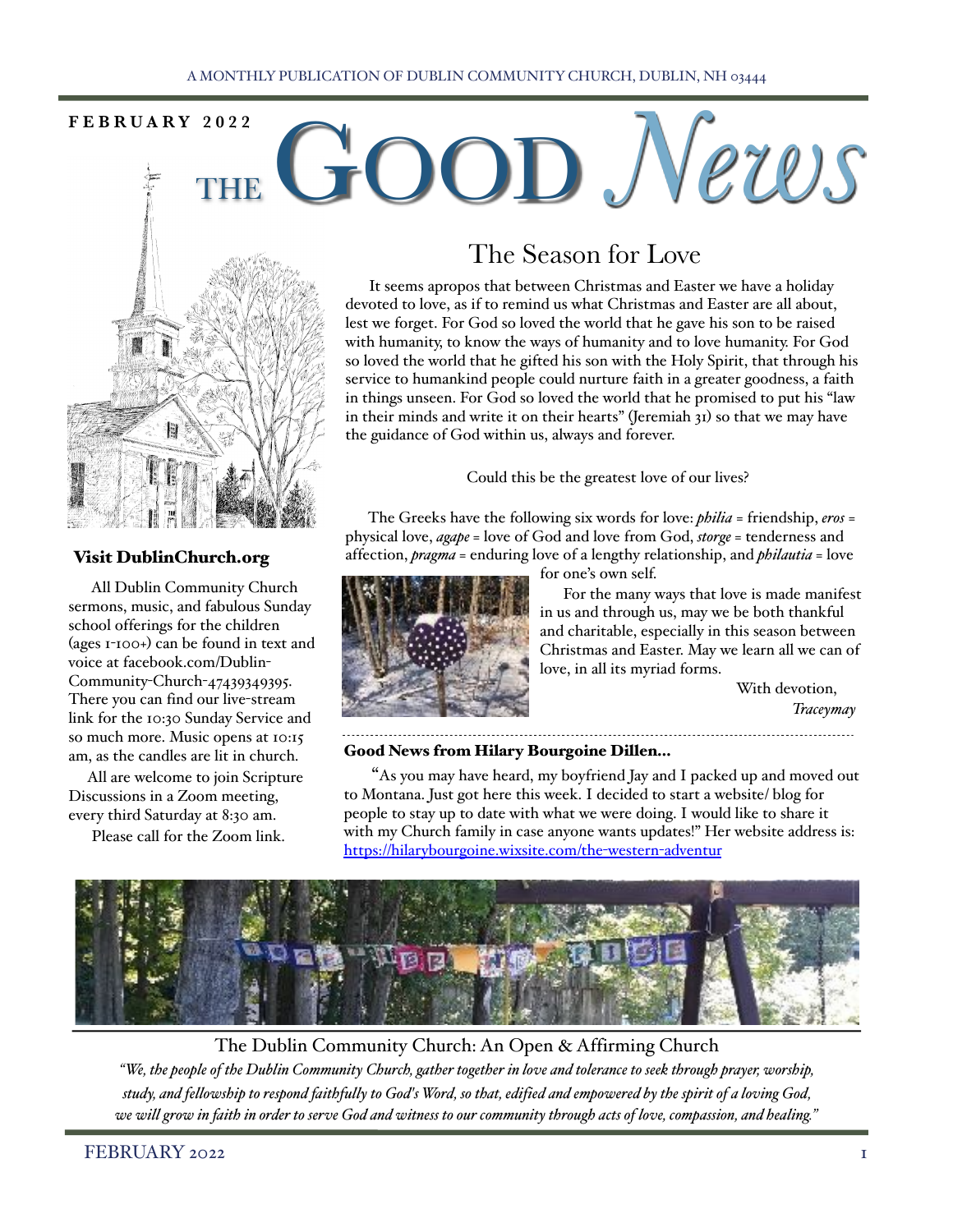## MESSAGE FROM CHRISTIAN EDUCATION — Rosamond Cady

 As of our Annual Meeting in January the Board of Christian Education has said good-bye to one member and welcome aboard to another. Shelby Bourgoine served on the board for the past three years and we thank her for her time and service and, most importantly, her views as a young woman who went through our Sunday School program and confirmation.

 And we welcome Maria Finnegan as our newest board member. She is the mother of Jude, the 15-month-old baby we got to see on our screens at Zoom church. Many of us got to see Jude for the first time in person on December 19 when Maria and her husband James officially joined the church. There were actually seven children at church that day! How wonderful to see and hear children in our worship. Maria will bring fresh perspective to the board as the mom of a young Sunday Schooler.

 I just began my second year as a member of the NH-UCC Conference Faith Formation Board — two years and I haven't met anyone in person yet! We meet monthly over Zoom. Faith formation for our youngsters has been a particularly difficult challenge during the pandemic for churches everywhere. I leave these virtual meetings feeling so grateful for the commiseration and support, but also with a feeling that we are doing better than some in connecting with our families during these difficult times.

 We have gone places we never would have thought imaginable in early 2020. These past two years have been an intense time of faith formation for all of us, both young and old as we live our Faith in brand new ways.

| MESSAGE FROM OUTREACH — Ellen Bingham |  |
|---------------------------------------|--|

 The Outreach Committee will spotlight the Ascentria Care Alliance (a New England human service organization) for a special collection at church on February 13 for Afghan refugee families being relocated to Cheshire County. Alternatively, you may mail a donation to the church at 1125 Main Street. The need for funds will be ongoing. Team Monadnock is a community group preparing for Afghan refugees coming to Keene. Housing is the biggest need. Please spread the word and think outside the box to get more people involved. A grant is available to Team Monadnock that will match monetary donations up to \$5,000 received by the end of February. To donate or volunteer your talents or interests, please go to the Ascentria website at ascentrai.org at and click on "Team Monadnock."

MESSAGE FROM THE TRUSTEES — Rosamond Cady

Our very early church met in each other's homes often secretly and in fear — back when "church" was not a building. We talk a lot about what being a church means today; we talk about it within the walls of our beautiful church building, in our Garden Sanctuary, in our living rooms over Zoom, in our mission work, in our communal prayers, in our Love of God. We are urged to "Be the Church. Protect the environment. Care for the poor. Embrace diversity. Reject racism. Forgive often. Love God. Fight for the powerless. Share earthly and spiritual resources. Enjoy this life" (from the UCC). Church isn't necessarily the building we spend an hour in on Sunday morning; Church is a way of being, 24/7.

 We definitely get that at the Dublin Community Church!

*Community Take-Out Supper Is for Everyone*

*Tuesday, February 22 chili, corn bread, salad, dessert Reserve by Friday, February 18*

*Supper menus tentatively planned for the next few months. March: pasta, salad, bread, dessert. April: meat loaf, potatoes, salad, dessert. May: chicken surprise, salad, dessert. Please tell Laurie if you would like to help with cooking or meal distribution.*

### MESSAGE FROM STEWARDS

— Rosemary Wolpe

 "To love our neighbor as ourselves is such a truth for regulating human society, that by that alone one might determine all the cases in social morality."

— John Locke

 But there is another side to that reality: we have a physical building that is not just our beloved anchor, but a cornerstone of the village on the hill. Our iconic steeple is seen from afar, literally and figuratively. Our church is a town treasure. It is beautiful, it is big, it is old — it needs a lot of loving care.

 $\sim$ 

 The secular necessity to "control and manage the property, funds, and business affairs of the Society" (DCC bylaws) falls to the Board of Trustees. That 12-word Trustee job description may seem far removed from the lofty call to "Be the Church," but it is, in fact, an integral part of those goals. The word "trustees" has the word "trust" built right in!

 We can all trust in the fact that our magnificent church building will be well taken care for years to come.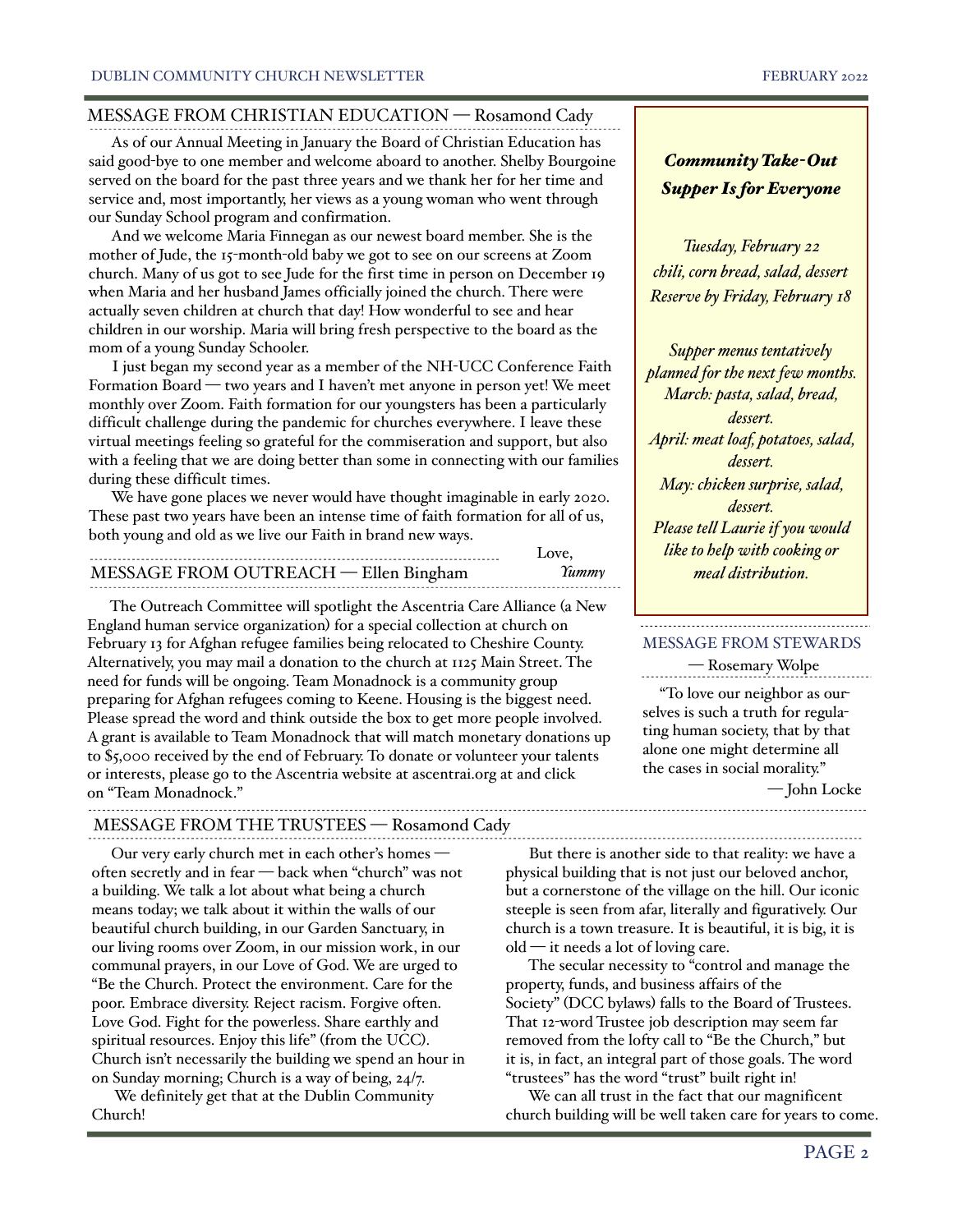#### MESSAGE FROM THE DEACONS — Beth Karlicek

 Winter is a time of deep dives: under the covers, into your favorite book, lost in your dreamy thoughts in front of the fire. If I can't pry myself out of my jammies to get to church on Sunday mornings, especially during these days of extra care and caution, I'm grateful we can Zoom to worship together from the comfort of our cozy homes. And it sure came in handy for our annual church meeting; almost as good as streaming your favorite series on Netflix.

 As Aristotle noted, to appreciate the beauty of a snowflake it is necessary to stand out in the cold. So don't stay in your jammies forever, on with the boots and microspikes! While we often turn inward in icy winter, we're always glad we made the time to get outside and breathe the frosty air. And if our mutual journey allows, and we make it to church, it's always worth the time and bundling to see our church friends and neighbors, even if completely obscured by masks, hats and scarves! Plus, we're pleased to welcome Nancy Cayford to our merry band of Deacons!

| As you can tell this past month, we take it one week at time! Stay warm and safe! |  |
|-----------------------------------------------------------------------------------|--|
| MESSAGE FROM THE NOMINATING COMMITTEE - Margaret Gurney                           |  |

 The Church's Annual Meeting, held via Zoom on January 23, was well moderated by Nancy Jackson, who was selected to replace our beloved Tim Clark. Nancy went over the rules, then followed the order of reports as they appeared in the Annual Report.

 The other three officers, each with one-year terms, had all agreed to serve another term. As Agent is Phil Cayford; as Clerk is Rosamond Cady; and as Treasurer is Bruce Fox. Officers must be members of the church. Thanks to them all.

 After all the business of the Church had been discussed and voted on, we voted in the new members proposed on the roster (p. 18 in the Report). It is the Nominating Committee's job to prepare the slate of new members on each committee for the vote.

 Board Members are voted in for three-year terms, and most agree to serve a second term. A member may serve on a board consecutively for just six years.

 Susan Stover is the new Trustee, Nancy Cayford is the new Deacon, Archie Roth and Felicity Pool are new Stewards. Joining Outreach is Jeanne Sterling and Penny Smith; Maria Finnegan joined the Christian Ed committee, and Sally Shonk is now on Nominating. The three delegates to the United Church of Christ: Rosemary Weidner, Sally Hoover, and Laurie Jameson.

 Now that the new members are approved, each committee will meet to choose a chairperson or two co-chairs, and a secretary. All Boards will hold regular meetings once a month (except July and August).

 The chairperson or a designated substitute, will attend the January, April, and September Council Meetings. The chairperson (or a substitute) will submit a paragraph or two to the *Good News* by the 20th of all months (except June and July). The secretary will record the minutes of each meeting and submit them to committee members, assure posting of all minutes on the Church bulletin board, and will email them to the Office Manager.

 You will hear from the three Nominating Committee members at the next Annual Meeting in 2023. As I cycle off, Mary Loftis and Felicity Pool will welcome Sally to the team. It has been a privilege to serve on this committee.

 Please refer to the last page in the Annual Report for the "user-friendly" descriptions of the duties of members in DCC Boards and Committees.

 Congratulations to all new board members. Thank you all, retiring and incoming people, who keep the work and mission of this church running so smoothly. We are indeed a lucky bunch.

## OPEN & AFFIRMING STATEMENT — *Adopted by this Congregation in 2005* —

 "As people of faith, we believe that God's love is for everyone. We honor human relationships that are based on love, responsibility, mutual respect, trust and fidelity. We embrace each person's uniqueness. We welcome and support all people equally regardless of marital, social or economic status, race, ability, sexual orientation, ethnicity, gender, age or religious affiliation. Therefore, as an Open and Affirming congregation, we invite all persons to join in the full life and ministry of the church and to share its joys, privileges and responsibilities. Knowing that this commitment poses a spiritual challenge, we encourage each other to accept God's call to love our neighbors as ourselves."

|                            |                             |                        |                     | Lift<br>Nancy Cayford |                  |
|----------------------------|-----------------------------|------------------------|---------------------|-----------------------|------------------|
|                            |                             | - MONTHLY VOLUNTEERS - |                     |                       |                  |
|                            | Deacon                      | Reader                 | Greeter             |                       |                  |
| February $6 -$             | Beth Karlicek               | <b>Ruthie Gammons</b>  | <b>Bob Meissner</b> |                       |                  |
| February $13 -$            | May Clark                   | M. Gurney              | Susan Stover        |                       | <b>TBA</b>       |
| February 20 - Janice Moore |                             | <b>Betsey Harris</b>   | Rosemary Weidne.    |                       | May Clark        |
|                            | February 27 - Beth Karlicek | Rick MacMillan         | Katharine Fox       |                       | <b>Bruce Fox</b> |